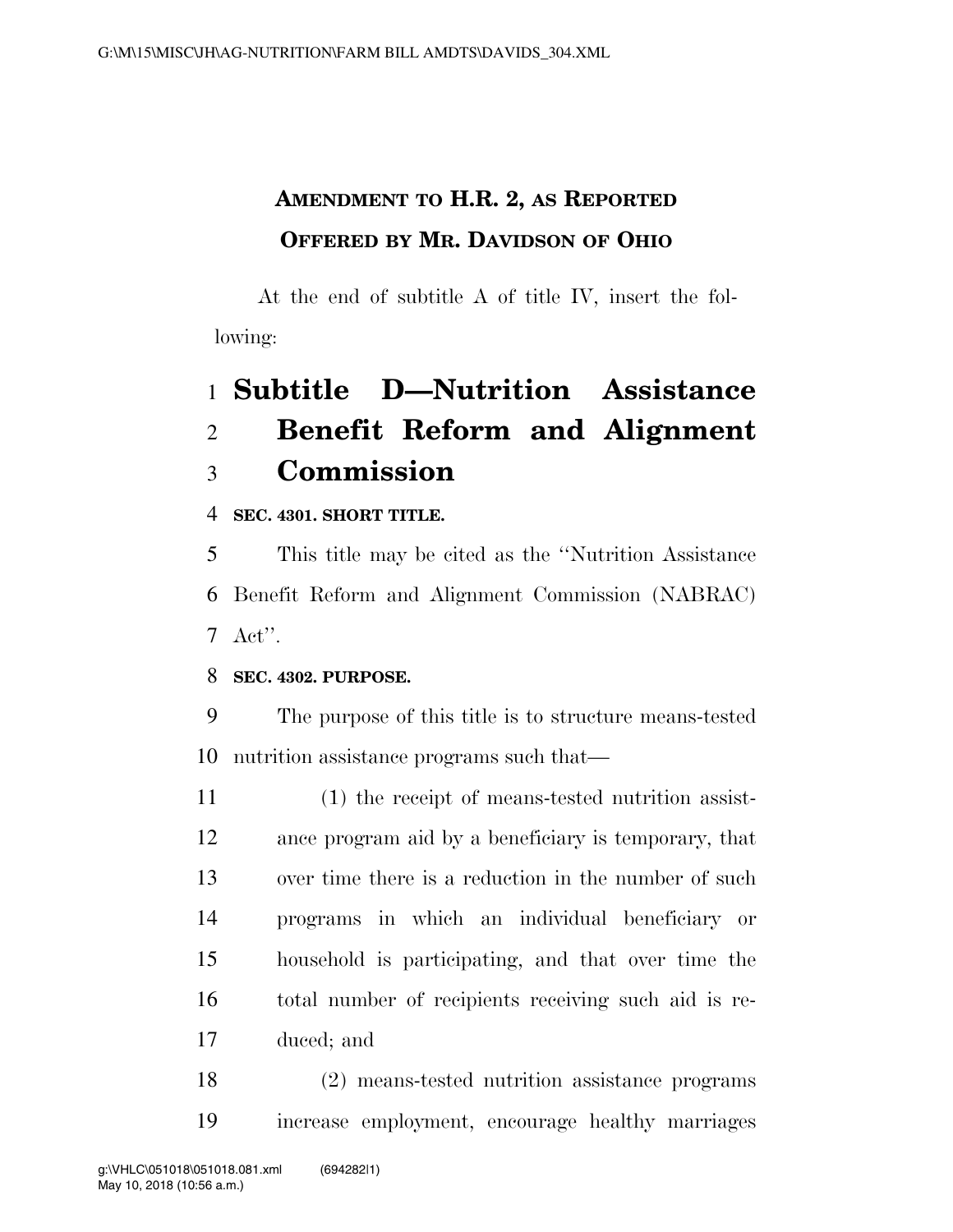| $\mathbf{1}$   | and further educational attainment so that house-       |
|----------------|---------------------------------------------------------|
| $\overline{2}$ | holds maintain an income above the poverty level        |
| 3              | without services and benefits from the Federal Gov-     |
| $\overline{4}$ | ernment.                                                |
| 5              | SEC. 4303. DEFINITION OF MEANS-TESTED NUTRITION AS-     |
| 6              | SISTANCE PROGRAM.                                       |
| 7              | In this title, the term "means-tested nutrition assist- |
| 8              | ance program"—                                          |
| 9              | (1) means any Federal nutrition assistance pro-         |
| 10             | gram that is carried out under the Food and Nutri-      |
| 11             | tion Act of $2008$ (7 U.S.C. 2011 et seq.); and         |
| 12             | $(2)$ does not include such a program if the pro-       |
| 13             | $gram$ —                                                |
| 14             | (A) is based on earned eligibility;                     |
| 15             | (B) is not need-based;                                  |
| 16             | (C) provides to an individual benefits                  |
| 17             | under title 38, United States Code, or other            |
| 18             | provisions of law administered by the Secretary         |
| 19             | of Veterans Affairs; or                                 |
| 20             | (D) offers universal or near universal eligi-           |
| 21             | bility to the working population and their de-          |
| 22             | pendents.                                               |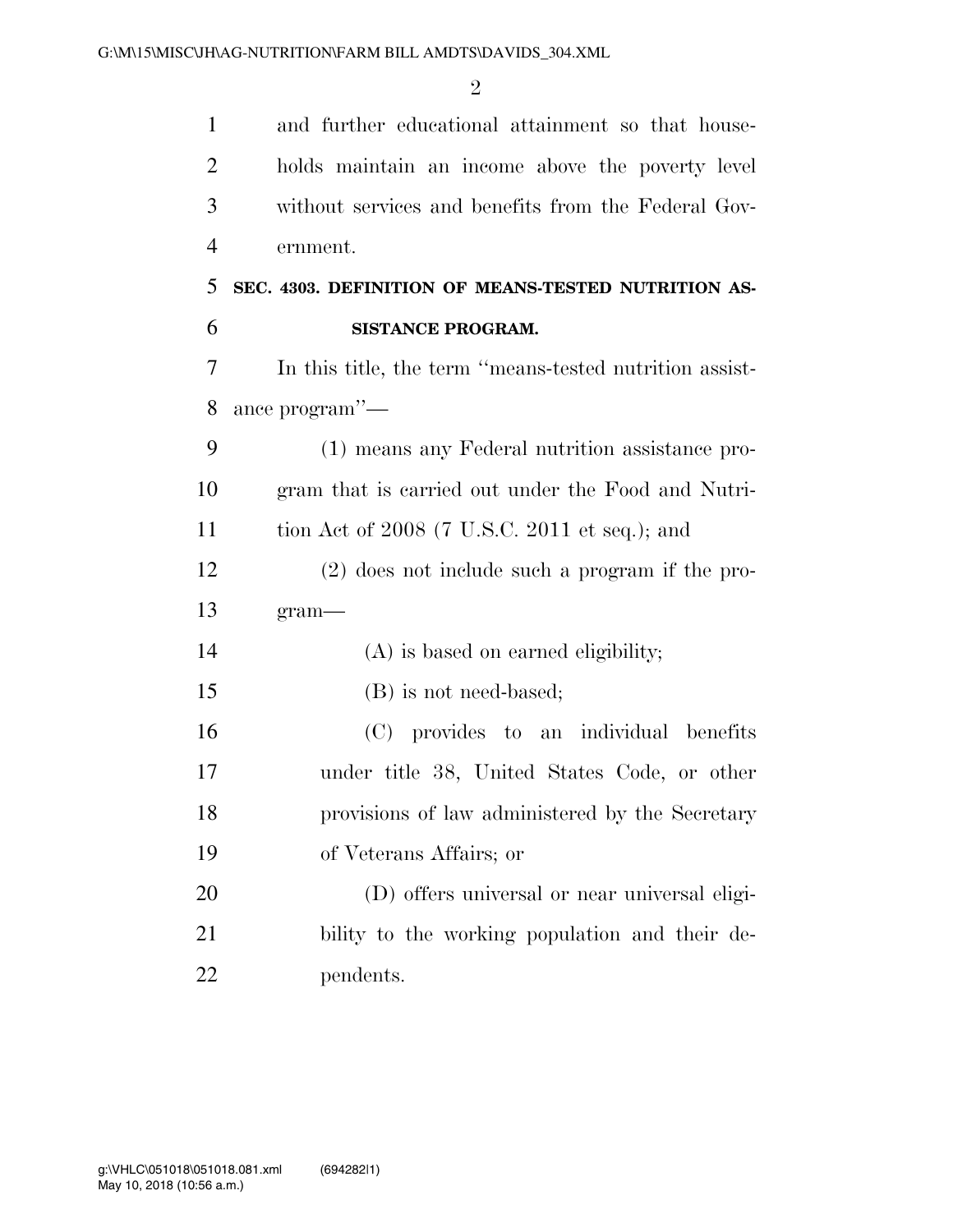| $\mathbf{1}$   | SEC. 4304. ESTABLISHMENT OF NUTRITION ASSISTANCE        |
|----------------|---------------------------------------------------------|
| $\overline{2}$ | BENEFIT REFORM AND ALIGNMENT COMMIS-                    |
| 3              | SION.                                                   |
| $\overline{4}$ | (a) ESTABLISHMENT.—There is established in the          |
| 5              | legislative branch a commission to be known as the "Nu- |
| 6              | trition Assistance Benefit Reform and Alignment Commis- |
| 7              | sion" (hereafter referred to as the "Commission").      |
| 8              | $(b)$ DUTIES.—                                          |
| 9              | (1) IN GENERAL.—The Commission—                         |
| 10             | (A) shall review all means-tested nutrition             |
| 11             | assistance programs within the Federal Govern-          |
| 12             | ment to-                                                |
| 13             | (i) identify changes in law (which may                  |
| 14             | include ways to streamline functions and                |
| 15             | increase efficiency within agencies or pro-             |
| 16             | grams) that will achieve the purposes set               |
| 17             | forth in section $4302$ ;                               |
| 18             | (ii) evaluate whether each means-test-                  |
| 19             | ed nutrition assistance program could be                |
| 20             | consolidated with another means-tested nu-              |
| 21             | trition assistance program, or a program                |
| 22             | subject to the availability of discretionary            |
| 23             | appropriations with similar goals, and                  |
| 24             | make recommendations for consolidating                  |
| 25             | the programs that are identified;                       |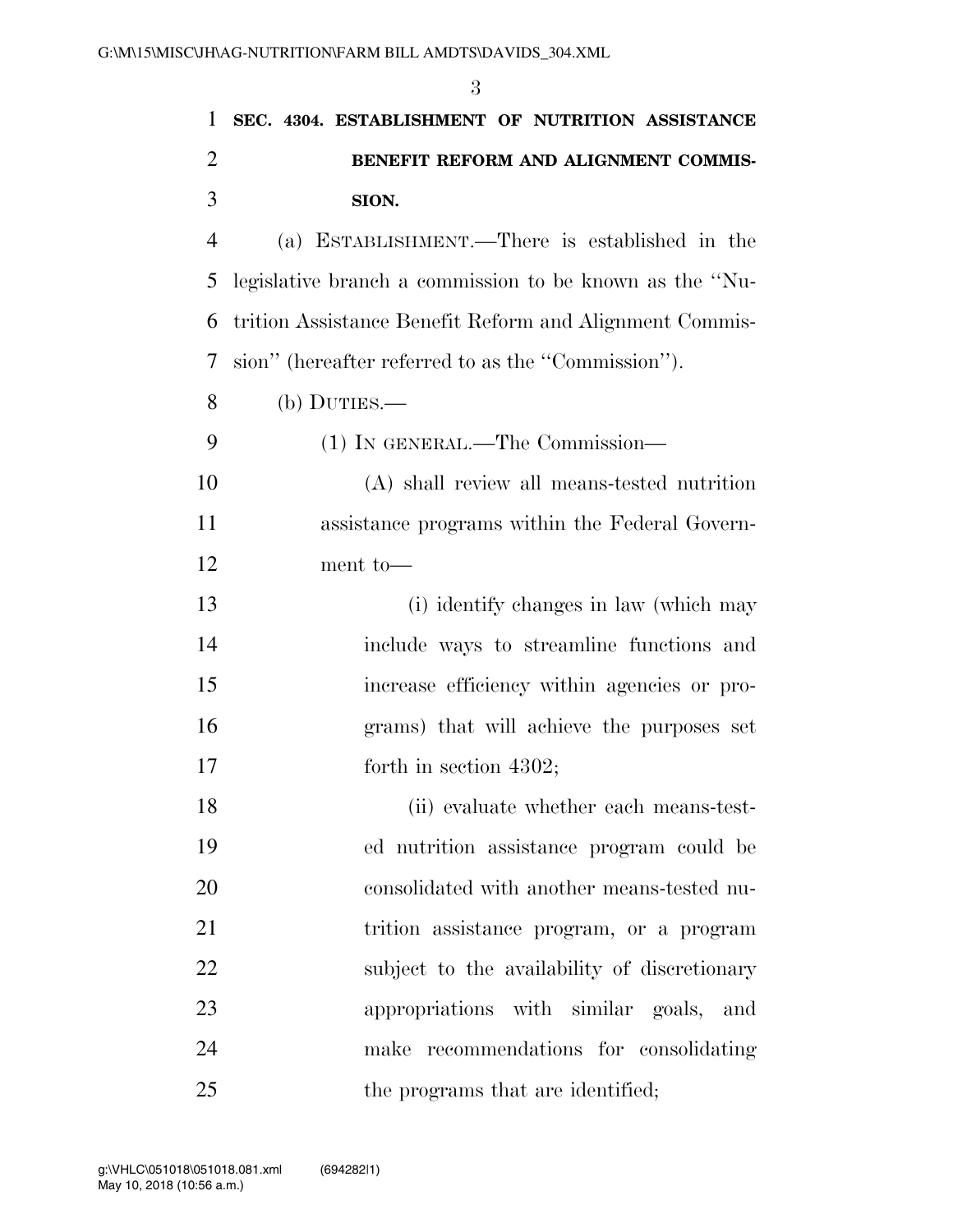(iii) evaluate the potential benefits of eliminating any means-tested nutrition as- sistance program that does not have prov- en beneficial outcomes that assist in achieving purposes set forth in section 4302 and make recommendations regard- ing eliminating means-tested nutrition as-sistance programs that are identified;

 (iv) identify opportunities and make recommendations regarding ways for the Federal Government to reduce the cost or increase the efficiency of means-tested nu- trition assistance program by contracting with private entities, or delegating author- ity to States, to perform activities relating 16 to the program;

 (v) identify means-tested nutrition as- sistance programs and entitlement authori- ties that should be modified to be carried out subject to the availability of discre-21 tionary appropriations; and

22 (vi) identify other ways to achieve the purposes set forth in section 4302 as de-24 termined by the Commission;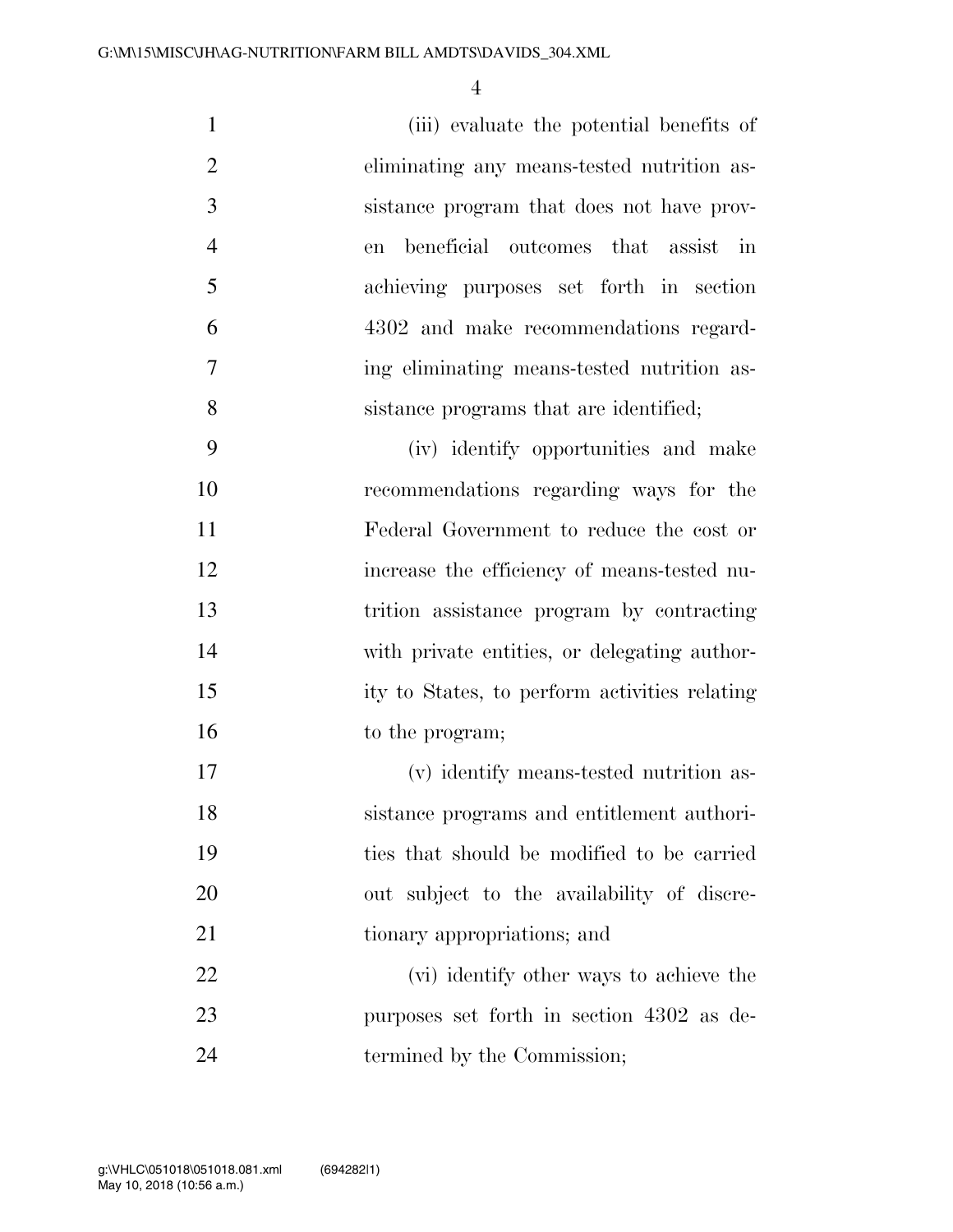| $\mathbf{1}$   | (B) may review the offsetting receipts and       |
|----------------|--------------------------------------------------|
| $\overline{2}$ | discretionary appropriations of the Federal      |
| 3              | Government, as determined appropriate by the     |
| $\overline{4}$ | Commission; and                                  |
| 5              | (C) may develop the criteria for achieving       |
| 6              | the purposes set forth in section 4302.          |
| 7              | (2) CONSULTATION AND WORKING GROUPS.-            |
| 8              | $(A)$ In GENERAL.—In carrying out the re-        |
| 9              | view under paragraph $(1)(A)$ , the Commission   |
| 10             | shall—                                           |
| 11             | (i) consult with experts in company              |
| 12             | restructuring, reorganizing, and cost cut-       |
| 13             | ting; and                                        |
| 14             | (ii) establish working groups for                |
| 15             | means-tested nutrition assistance pro-           |
| 16             | grams, as determined appropriate by the          |
| 17             | Commission, to provide recommendations           |
| 18             | to the Commission.                               |
| 19             | (B) MEMBERS OF WORKING GROUPS.—The               |
| 20             | individuals serving on a working group estab-    |
| 21             | lished under subparagraph $(A)(ii)$ shall be em- |
| 22             | ployees or contractors of the Commission with    |
| 23             | expertise in a program reviewed by the working   |
| 24             | group.                                           |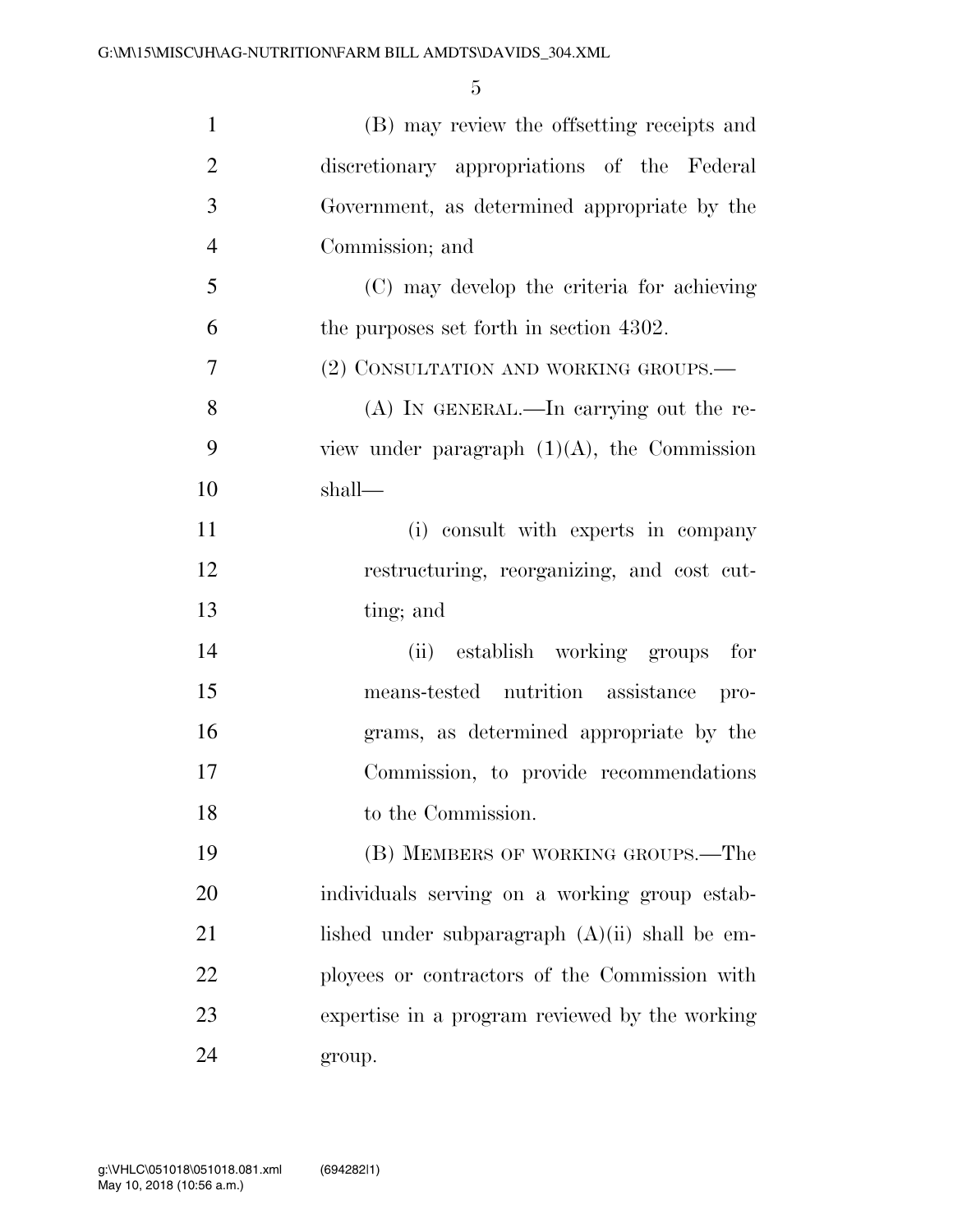| $\mathbf{1}$   | $(3)$ REPORT.—Not later than 6 months after        |
|----------------|----------------------------------------------------|
| $\overline{2}$ | the date on which all members of the Commission    |
| 3              | are appointed, and upon an affirmative vote of a   |
| $\overline{4}$ | majority of the members of the Commission, the     |
| 5              | Commission shall submit to Congress and make pub-  |
| 6              | licly available a report containing—               |
| $\overline{7}$ | $(A)$ a detailed statement of the findings,        |
| 8              | conclusions, and recommendations of the Com-       |
| 9              | mission; and                                       |
| 10             | (B) the assumptions, scenarios, and alter-         |
| 11             | natives considered in reaching such findings,      |
| 12             | conclusions, and recommendations.                  |
| 13             | (4) LEGISLATION TO CARRY OUT CHANGES IN            |
| 14             | TO ACHIEVE PURPOSES.—The Commission<br>LAW         |
| 15             | shall—                                             |
| 16             | (A) identify changes in law that will result       |
| 17             | in the consolidation and realignment in pro-       |
| 18             | grams and outlays that will achieve the pur-       |
| 19             | poses set forth in section 4302;                   |
| 20             | (B) include in the report submitted under          |
| 21             | paragraph (3) a bill consisting of proposed leg-   |
| 22             | is a is a single state of carry out the changes in |
| 23             | law identified under subparagraph (A) (here-       |
| 24             | after in this title referred to as the "Commis-    |
| 25             | sion bill"), except that the bill may not include  |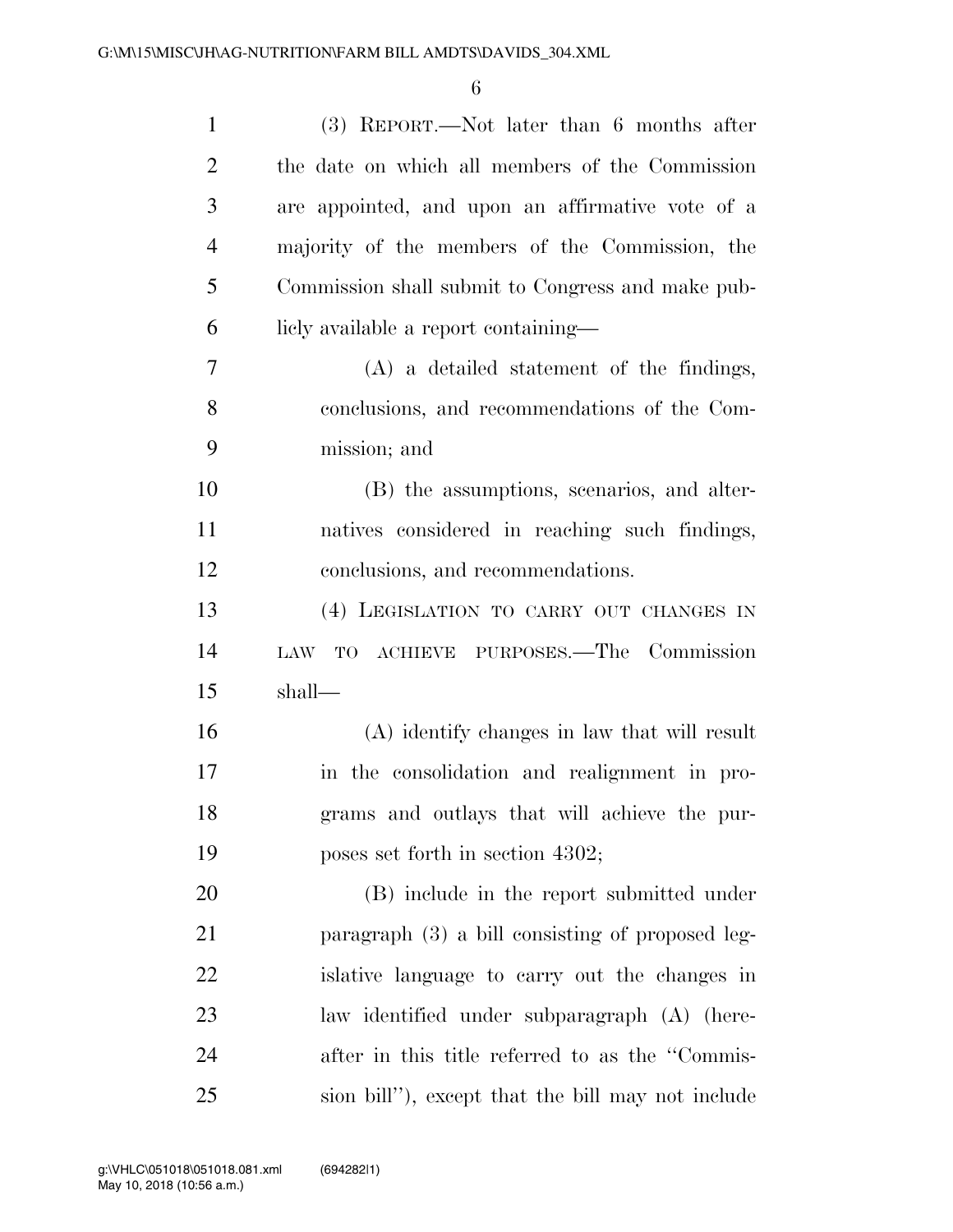| $\mathbf{1}$   | provisions creating a new program or agency,     |
|----------------|--------------------------------------------------|
| 2              | unless such program or agency is the result of   |
| 3              | a consolidation or realignment of existing pro-  |
| $\overline{4}$ | grams and agencies which will have the pre-      |
| 5              | dicted outcome of achieving the purposes of sec- |
| 6              | tion $4302$ ; and                                |
|                |                                                  |

 (C) include in such report an estimate of the savings in outlays that will be achieved by the enactment of the Commission bill, as devel- oped in conjunction with the Director of the Congressional Budget Office and the Director of the Office of Management and Budget.

 (5) INFORMATION TO MEMBERS OF CON- GRESS.—After submission of the Commission bill under paragraph (4), the Commission shall promptly provide, upon request, to any Member of Congress information used by the Commission in making its recommendations.

(c) MEMBERSHIP.—

 (1) IN GENERAL.—The Commission shall be composed of 8 members, appointed as follows:

 (A) The majority leader of the Senate shall appoint 2 members.

 (B) The minority leader of the Senate shall appoint 2 members.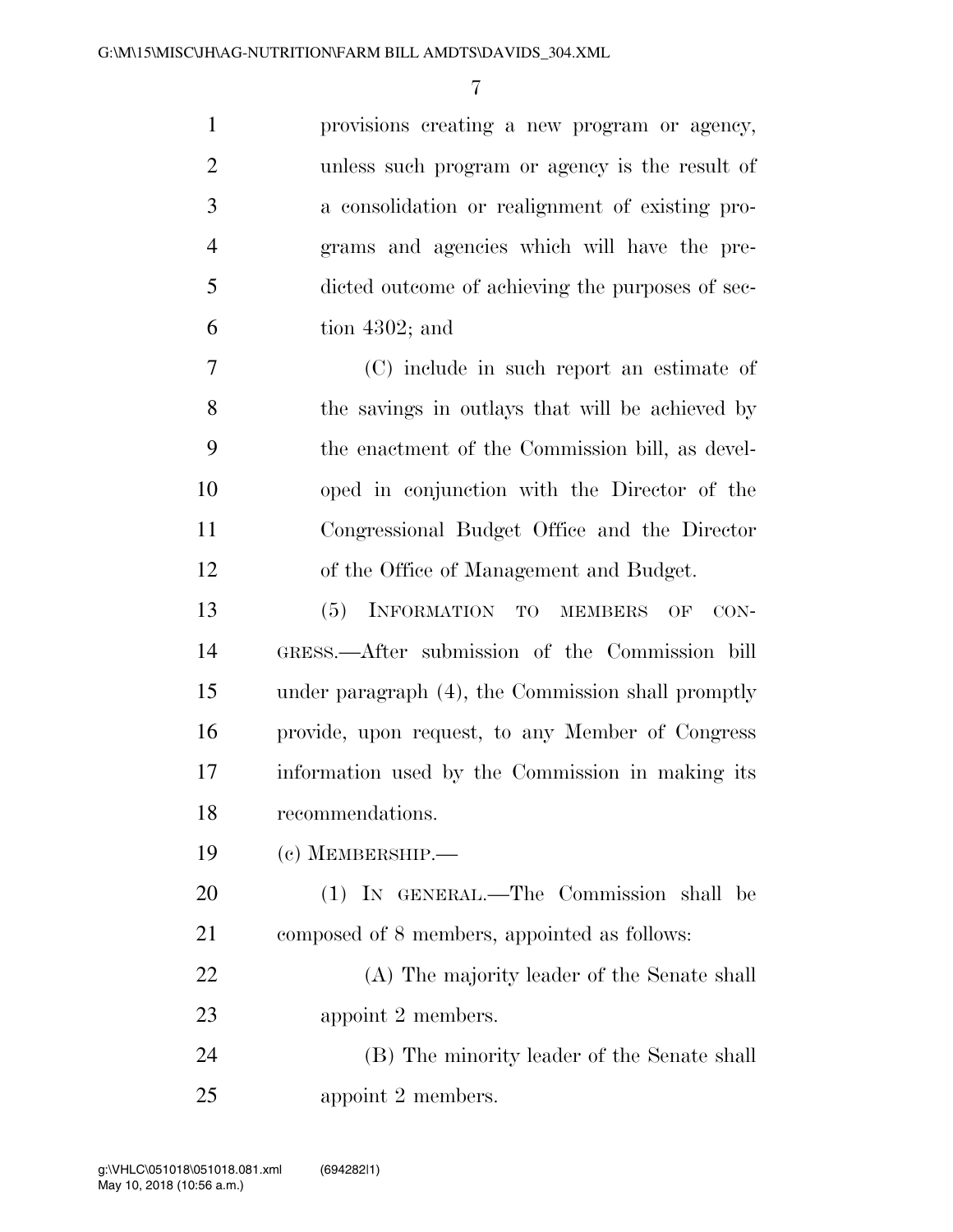| $\mathbf{1}$   | (C) The Speaker of the House of Rep-                 |
|----------------|------------------------------------------------------|
| $\overline{2}$ | resentatives shall appoint 2 members.                |
| 3              | (D) The minority leader of the House of              |
| $\overline{4}$ | Representatives shall appoint 2 members.             |
| 5              | (2) DISQUALIFICATIONS.—An individual may             |
| 6              | not be appointed as a member of the Commission if    |
| 7              | the individual—                                      |
| 8              | (A) was an officer or employee of any es-            |
| 9              | tablishment in the Federal Government at any         |
| 10             | time during the 5-year period ending on the          |
| 11             | date of the appointment; or                          |
| 12             | (B) was registered as a lobbyist under the           |
| 13             | Lobbying Disclosure Act of 1995 (2 U.S.C.            |
| 14             | 1601 et seq.) at any time during the 5-year pe-      |
| 15             | riod ending on the date of the appointment.          |
| 16             | (3) CHAIRPERSON.—The members of the Com-             |
| 17             | mission shall select a Chairperson from among the    |
| 18             | members of the Commission.                           |
| 19             | (4) DATE.—Not later than 1 month after the           |
| 20             | date of enactment of this title, all members of the  |
| 21             | Commission shall be appointed.                       |
| 22             | (5) PERIOD OF DESIGNATION.—Members shall             |
| 23             | be appointed for the life of the Commission. Any va- |
| 24             | cancy in the Commission shall not affect its powers, |
| 25             | but shall be filled not later than 14 days after the |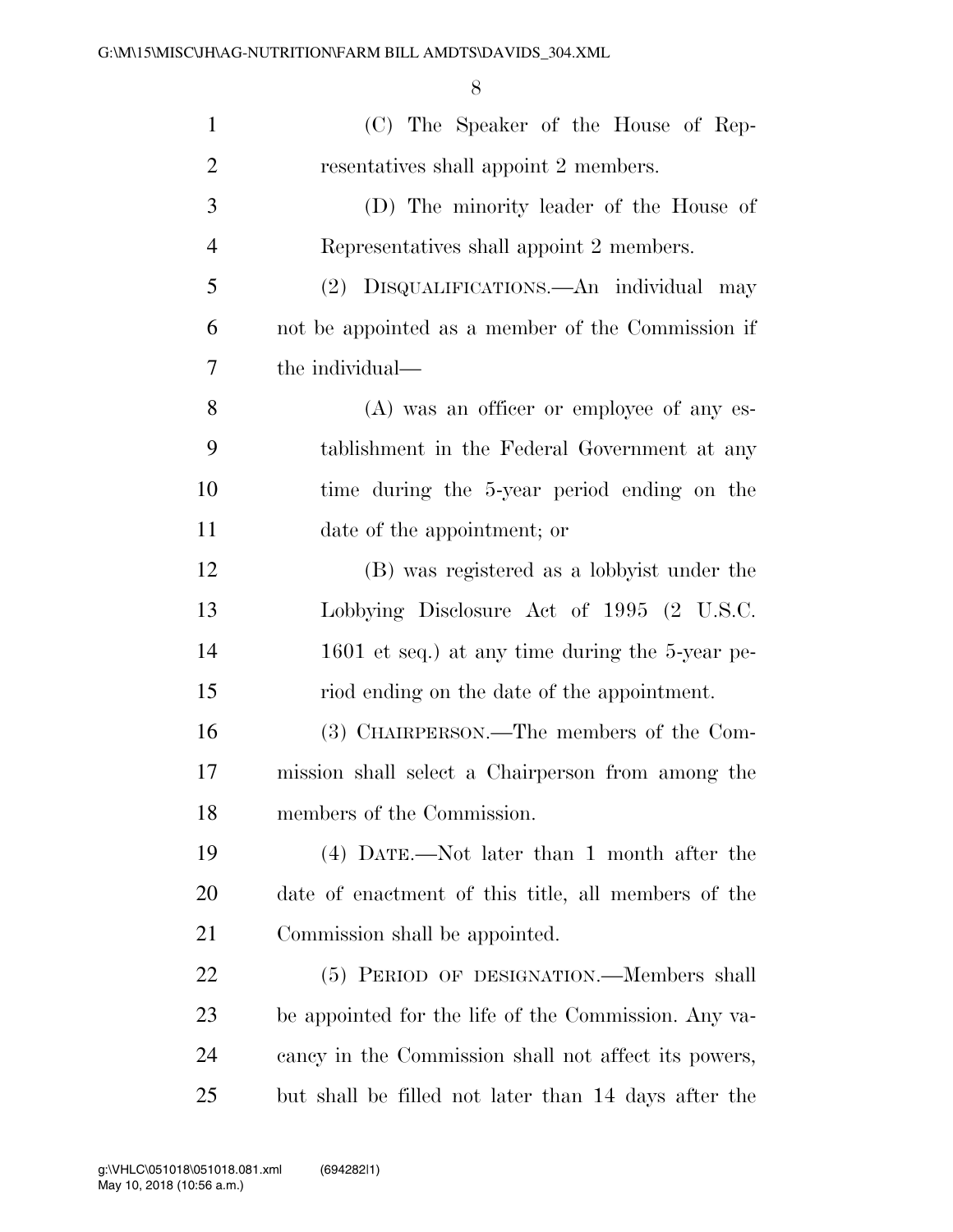date on which the vacancy occurs in the same man-ner as the original appointment.

(6) COMPENSATION.—

 (A) IN GENERAL.—Each member of the Commission shall be compensated at a rate equal to the daily equivalent of the annual rate of basic pay prescribed for a position at level IV of the Executive Schedule under section 5314 of title 5, United States Code, for each day (in- cluding travel time) during which such member is engaged in the performance of the duties of the Commission.

 (B) TRAVEL EXPENSES.—Members may be allowed travel expenses, including per diem in lieu of subsistence, in accordance with sections 5702 and 5703 of title 5, United States Code, while away from their homes or regular places of business in performance of services for the Commission.

20 (d) POWERS OF THE COMMISSION.—

 (1) HEARINGS.—The Commission may, for the purpose of carrying out this title—

 (A) hold such hearings, sit and act at such times and places, take such testimony, receive such evidence, and administer such oaths as the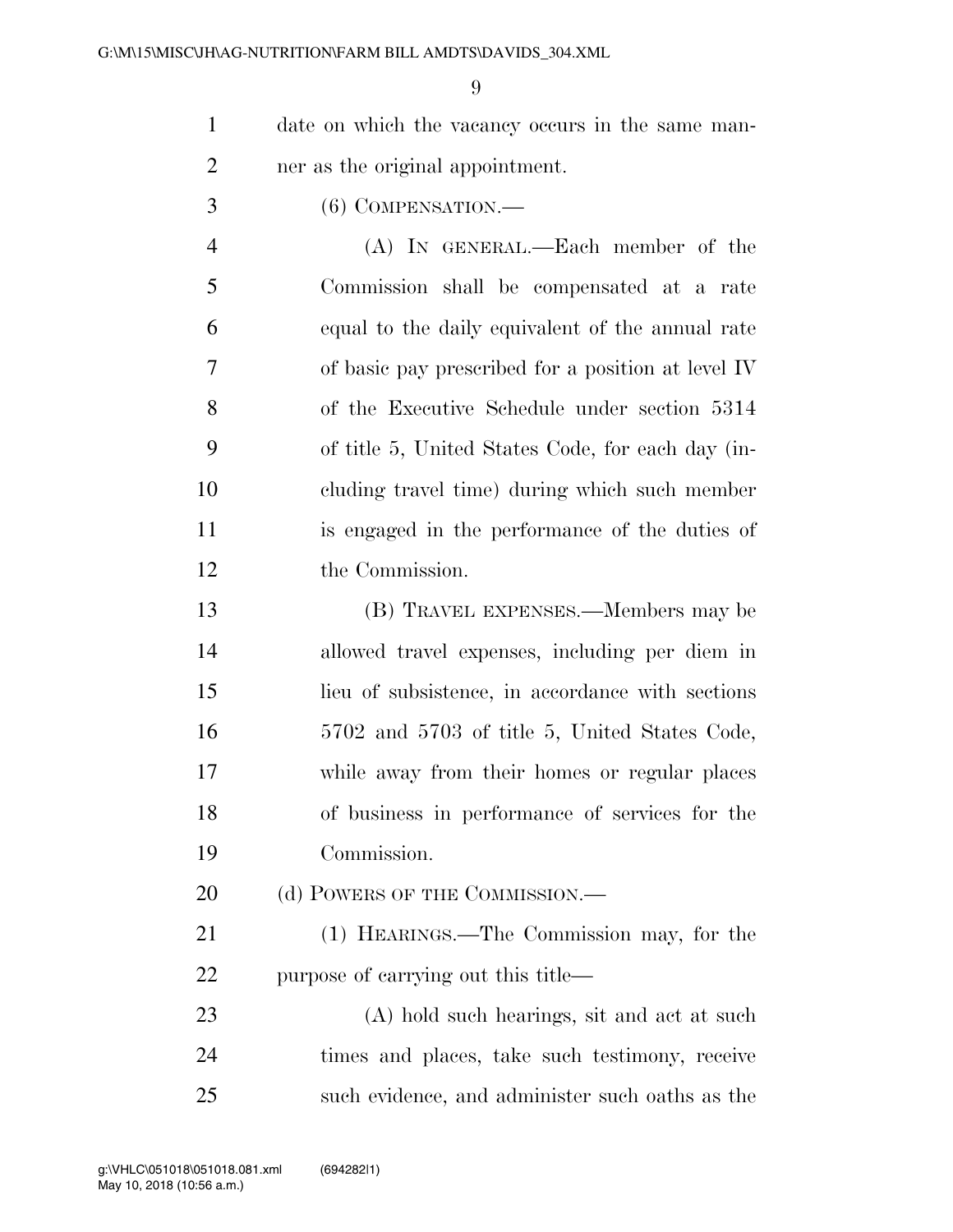Commission considers advisable to carry out its duties; and

 (B) require, by subpoena or otherwise, the attendance and testimony of such witnesses and the production of such books, records, cor- respondence, memoranda, papers, documents, tapes, and materials as the Commission con-siders advisable to carry out its duties.

9 (2) INFORMATION FROM FEDERAL AGENCIES.— The Commission may request directly, or require, by subpoena or otherwise, from any Federal agency such information as the Commission considers nec- essary to carry out its duties. Upon a request of the Chairperson of the Commission, the head of a Fed- eral agency shall furnish such information to the Commission.

 (3) ISSUANCE AND ENFORCEMENT OF SUB-POENAS.—

 (A) ISSUANCE.—Subpoenas issued under paragraph (1) or (2) shall bear the signature of 21 the Chairperson of the Commission and shall be served by any person or class of persons des-ignated by the Chairperson for that purpose.

 (B) ENFORCEMENT.—In the case of contu-macy or failure to obey a subpoena issued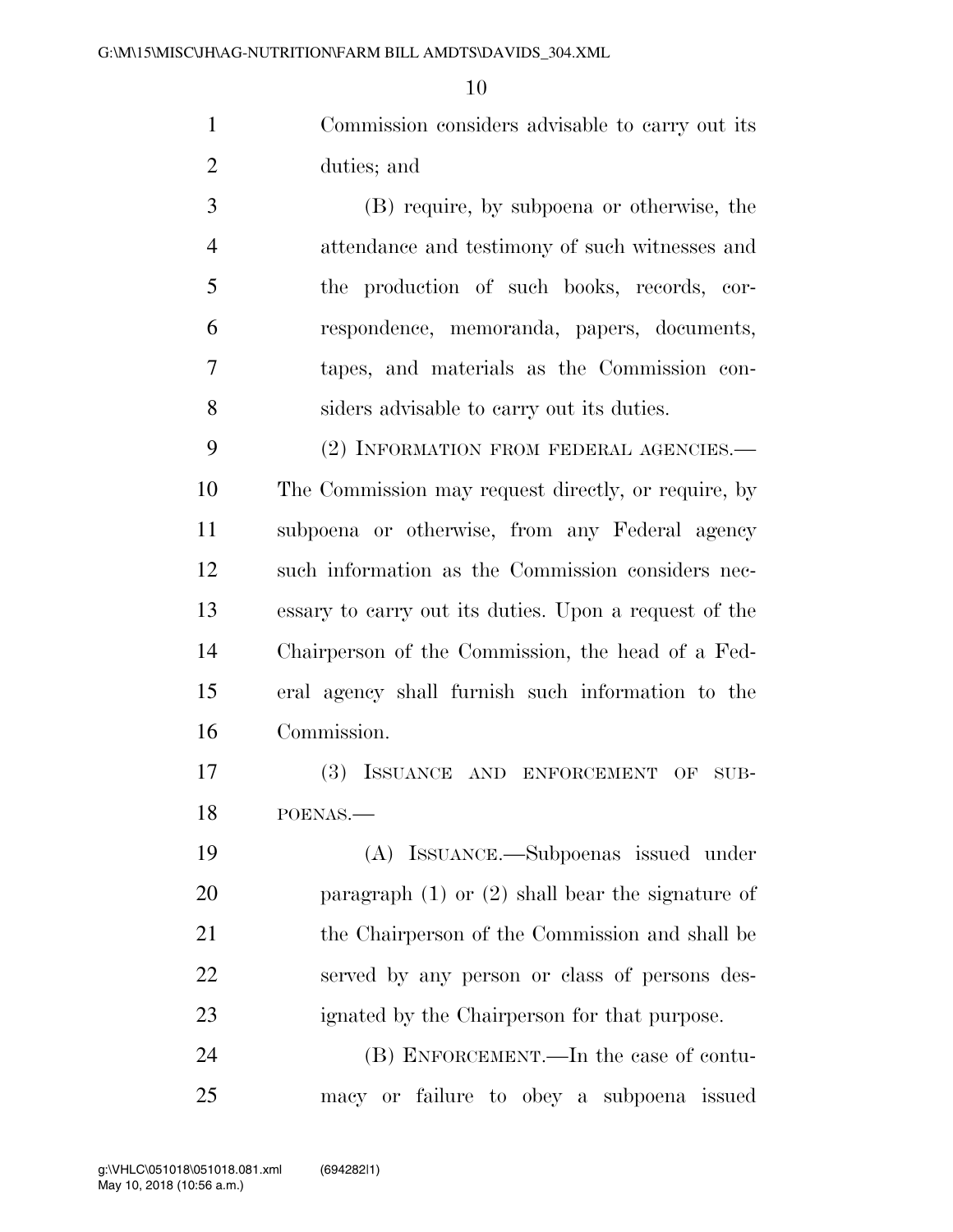under paragraph (1) or (2), the United States district court for the judicial district in which the subpoenaed person resides, is served, or may be found may issue an order requiring such person to appear at any designated place to testify or to produce documentary or other evidence. Any failure to obey the order of the court may be punished by the court as a con-tempt of that court.

 (4) WITNESS ALLOWANCES AND FEES.—Section 1821 of title 28, United States Code, shall apply to witnesses requested or subpoenaed to appear at any hearing of the Commission. The per diem and mile- age allowances for witnesses shall be paid from funds available to pay the expenses of the Commis-sion.

 (5) INFORMATION FROM THE CONGRESSIONAL 18 BUDGET OFFICE AND OFFICE OF MANAGEMENT AND BUDGET.—The Commission may secure directly from the Congressional Budget Office and Office of Management and Budget such information, includ- ing estimates and analysis, as the Commission con- siders advisable to carry out its duties. Upon request of the Chairperson of the Commission, the Director of the Congressional Budget Office or Office of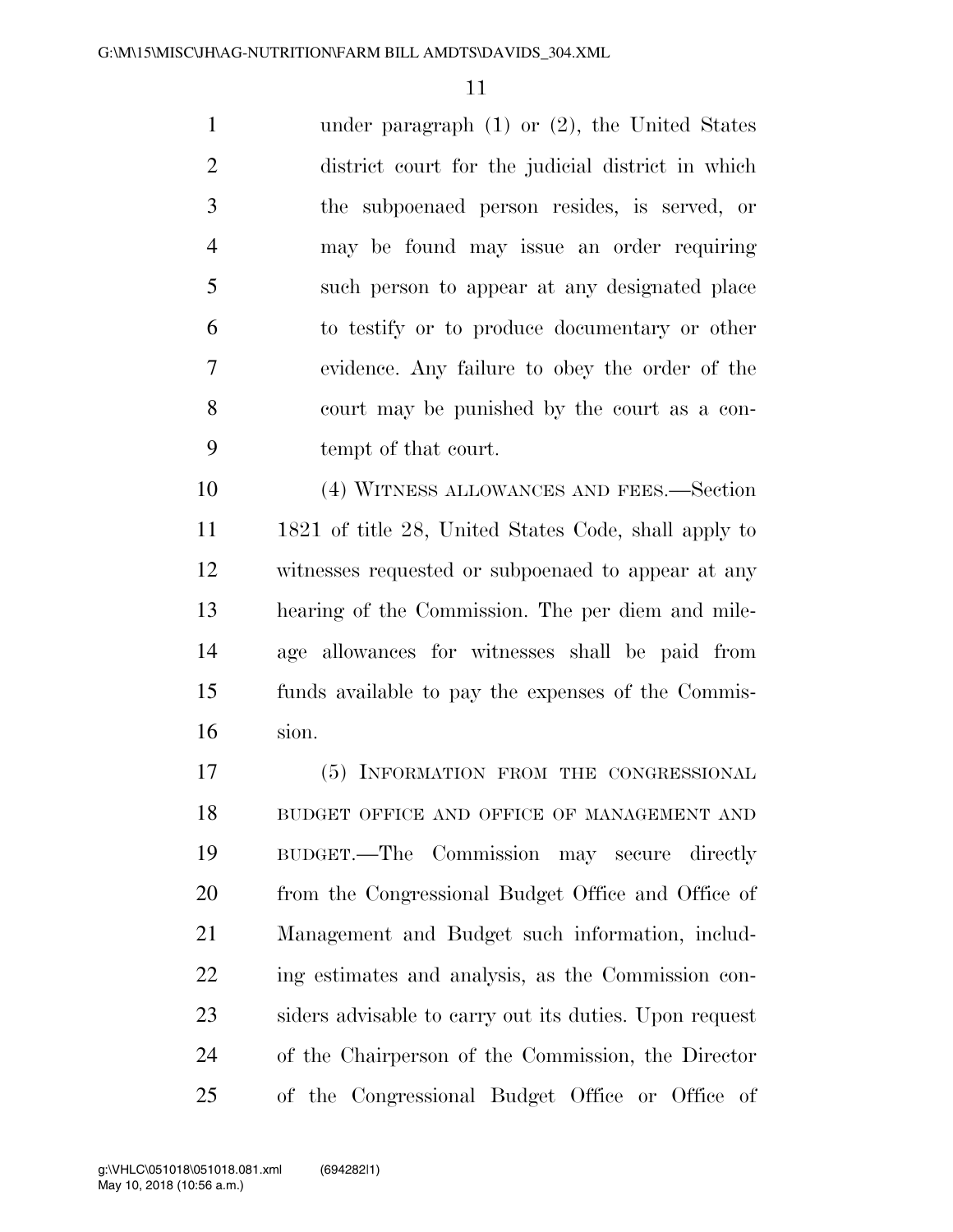Management and Budget shall furnish such informa- tion, including estimates and analysis, to the Com-mission.

 (6) INFORMATION FROM THE LIBRARY OF CON- GRESS.—Upon the request of the Commission, the Librarian of Congress shall provide to the Commis- sion, on a reimbursable basis, administrative support services, research services, and research staff nec- essary for the Commission to carry out its respon-sibilities under this title.

11 (e) STAFF OF THE COMMISSION.—

 (1) APPOINTMENT AND COMPENSATION OF STAFF.—The Chairperson may appoint and fix the compensation of a staff director and such other em- ployees as may be necessary to enable the Commis- sion to carry out its functions, without regard to the provisions of title 5, United States Code, governing appointments in the competitive service, but at rates not to exceed the annual rate of basic pay prescribed 20 for a position at level V of the Executive Schedule under section 5316 of title 5 of the United States Code.

23 (2) AGENCY ASSISTANCE.—Upon the request of the Chairperson, the head of any agency may detail an employee of the agency to the Commission with-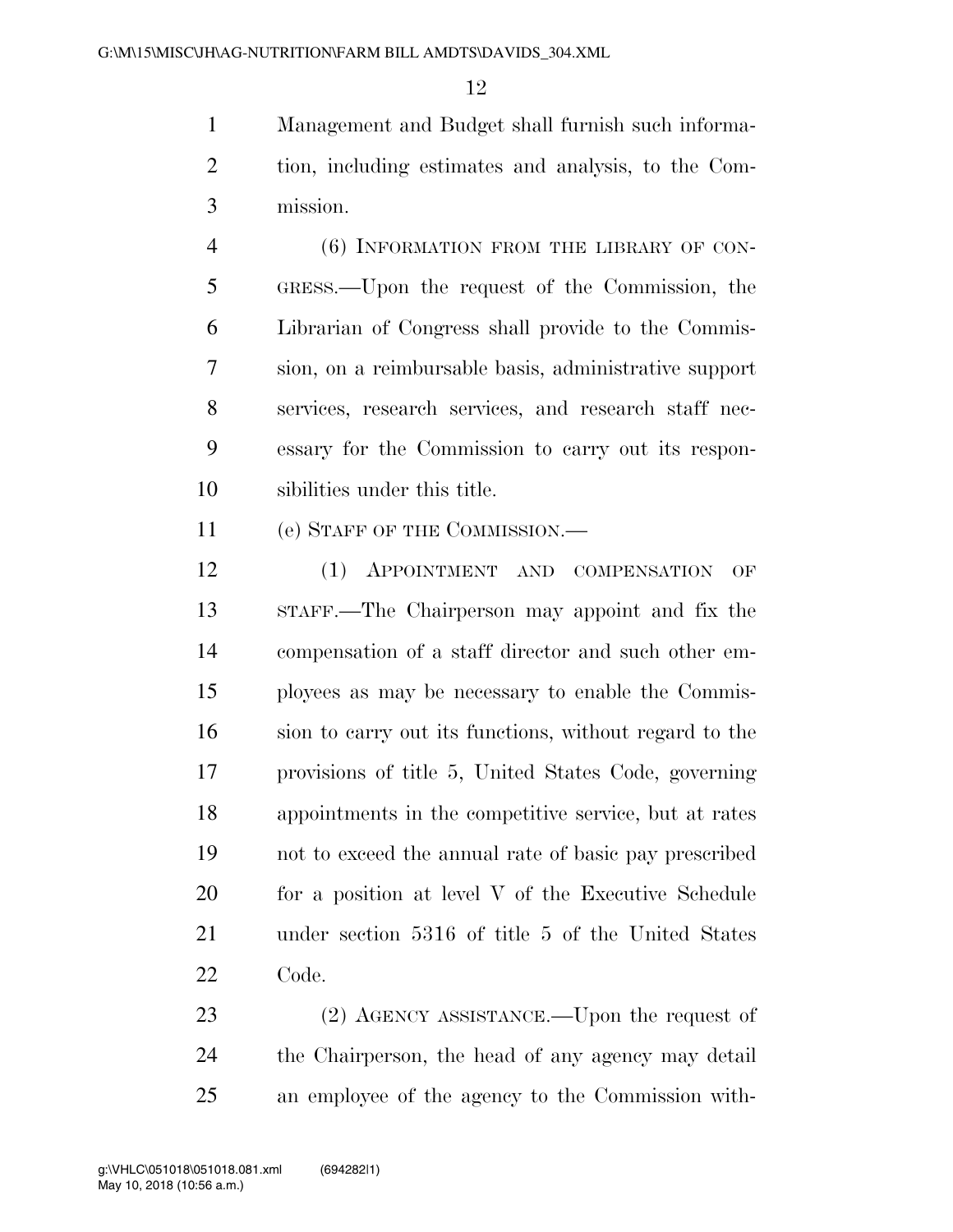out reimbursement, and such detail shall be without interruption or loss of civil service status or privi-lege.

 (f) CONSULTANT, TEMPORARY, AND INTERMITTENT SERVICES.—The Chairperson of the Commission is au- thorized to procure the services of experts and consultants and temporary and intermittent services in accordance with section 3109 of title 5, United States Code, but at rates not to exceed the daily rate paid a person occupying a position at level V of the Executive Schedule under sec- tion 5316 of title 5, United States Code, for each day dur- ing which such consultant or expert is engaged in the per-formance of the duties of the Commission.

 (g) CONSIDERATION OF SUGGESTIONS FROM THE PUBLIC THROUGH WEB SITE.—In carrying out its duties under this title, the Commission shall—

 (1) establish a Web site for the purpose of al- lowing any member of the public to submit sugges-tions to the Commission for its consideration; and

 (2) consider each such suggestion submitted 21 through the Web site.

 (h) FEDERAL ADVISORY COMMITTEE ACT.—The Federal Advisory Committee Act (5 U.S.C. App.) shall not apply to the Commission.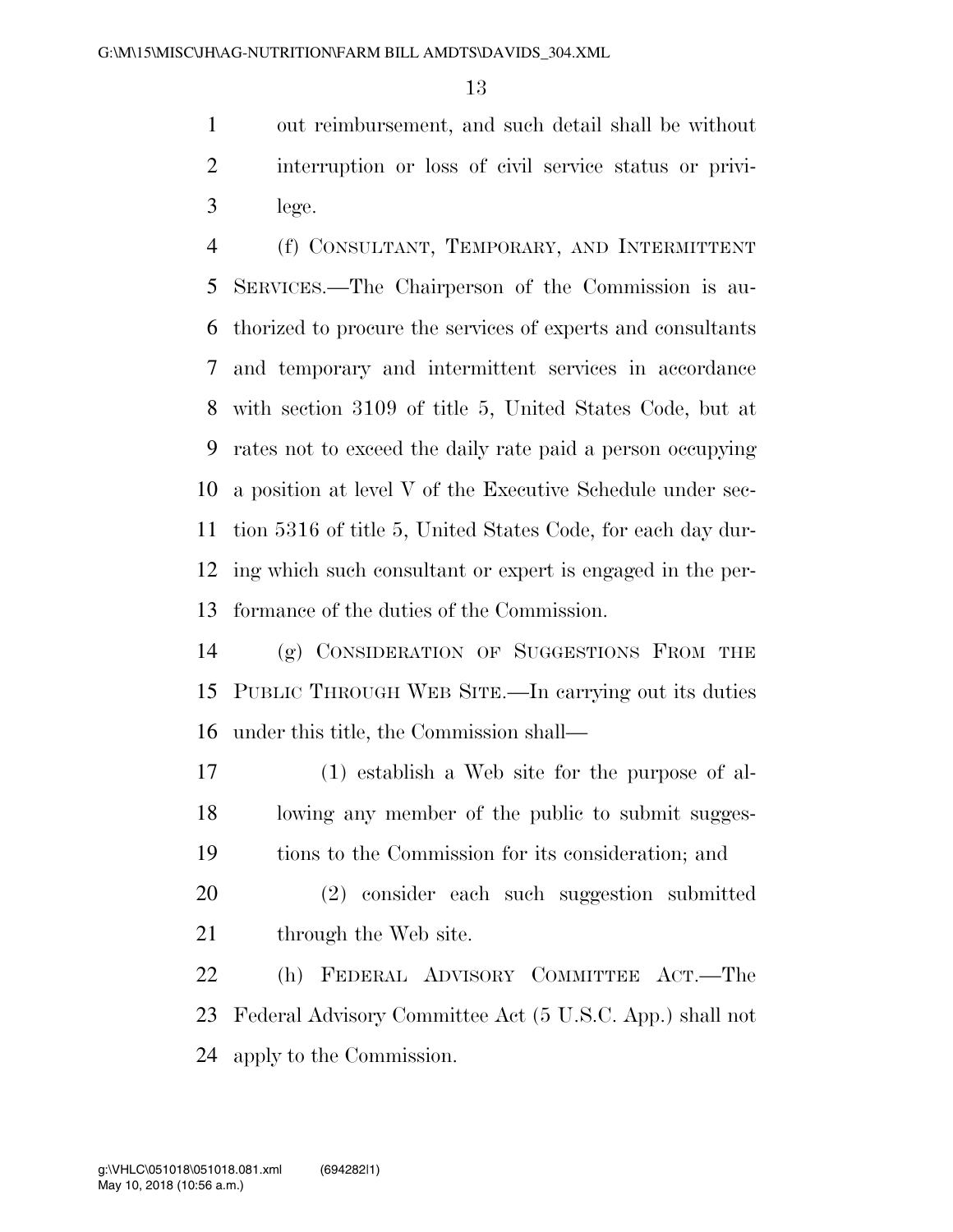(i) TERMINATION.—The Commission shall terminate on the day after the earlier of—

- (1) the date on which the Commission bill is en-acted into law; or
- (2) the last day of the Congress during which the Commission bill is introduced in the Senate or the House under section 5(a).

#### **SEC. 4305. EXPEDITED PROCEDURES.**

 (a) INTRODUCTION OF COMMISSION BILL.—The Commission bill—

 (1) shall be introduced in the Senate (by re- quest), with any technical changes necessary to carry out the intent of the bill, by the majority lead- er of the Senate or by a Member of the Senate des- ignated by the majority leader of the Senate not later than 5 legislative days after the date on which the bill is submitted to Congress under section  $4304(b)(4)$ ; and

 (2) shall be introduced in the House of Rep- resentatives (by request), with any technical changes necessary to carry out the intent of the bill, by the Speaker of the House of Representatives or by a Member of the House of Representatives designated by the Speaker of the House of Representatives not later than 5 legislative days after the date on which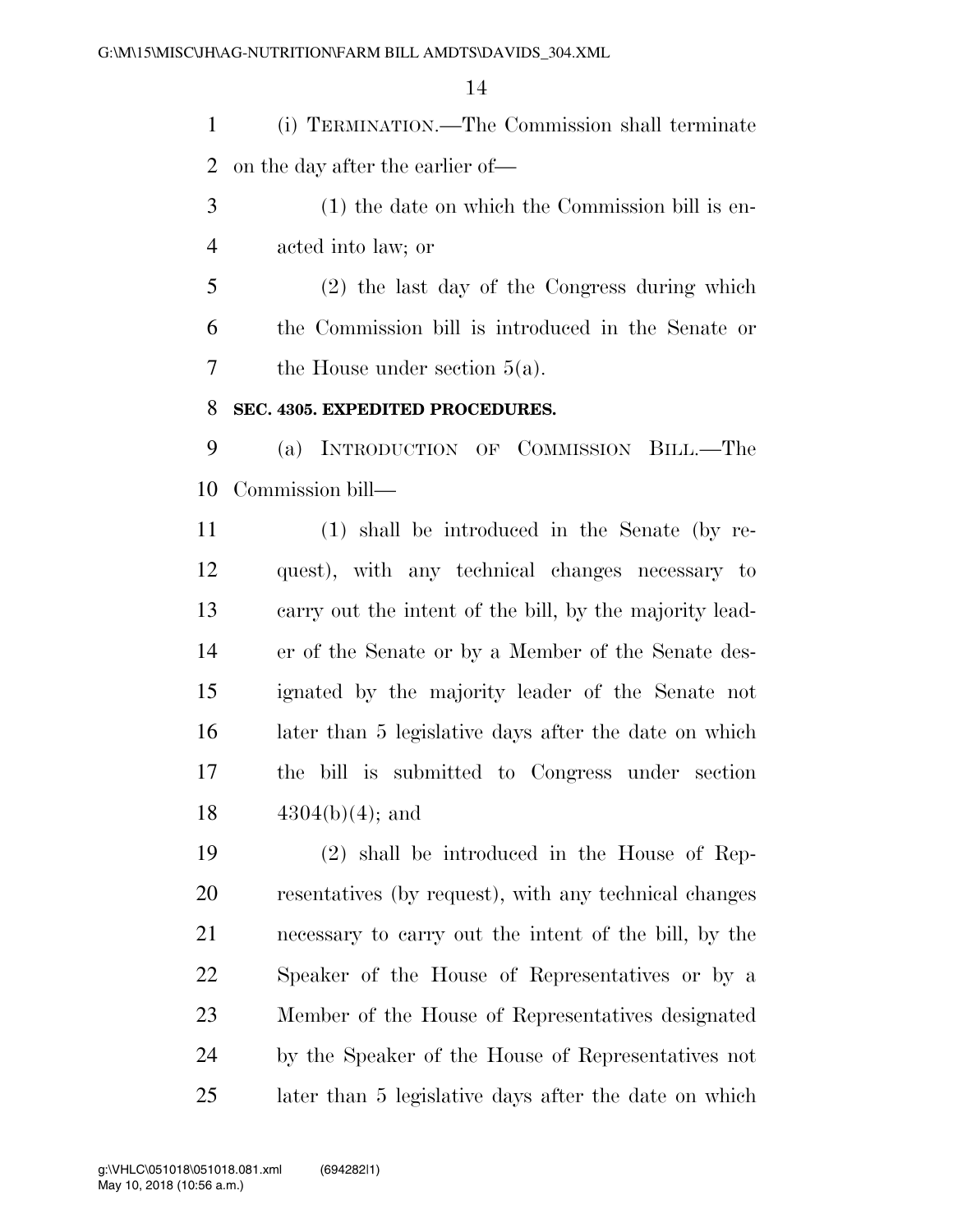| $\mathbf{1}$   | the bill is submitted to Congress under section     |
|----------------|-----------------------------------------------------|
| $\overline{2}$ | $4304(b)(4)$ .                                      |
| 3              | (b) EXPEDITED CONSIDERATION IN HOUSE OF REP-        |
| $\overline{4}$ | RESENTATIVES.-                                      |
| 5              | (1) PLACEMENT ON CALENDAR. - Upon intro-            |
| 6              | duction in the House of Representatives, the Com-   |
| 7              | mission bill shall be placed immediately on the ap- |
| 8              | propriate calendar.                                 |
| 9              | (2) PROCEEDING TO CONSIDERATION.—                   |
| 10             | $(A)$ In GENERAL.—It shall be in order, not         |
| 11             | later than 30 legislative days after the date the   |
| 12             | Commission bill is introduced in the House of       |
| 13             | Representatives, to move to proceed to consider     |
| 14             | the Commission bill in the House of Represent-      |
| 15             | atives.                                             |
| 16             | (B) PROCEDURE.—For a motion to pro-                 |
| 17             | ceed to consider the Commission bill—               |
| 18             | (i) all points of order against the mo-             |
| 19             | tion are waived;                                    |
| 20             | (ii) such a motion shall not be in                  |
| 21             | order after the House of Representatives            |
| 22             | has disposed of a motion to proceed on the          |
| 23             | Commission bill;                                    |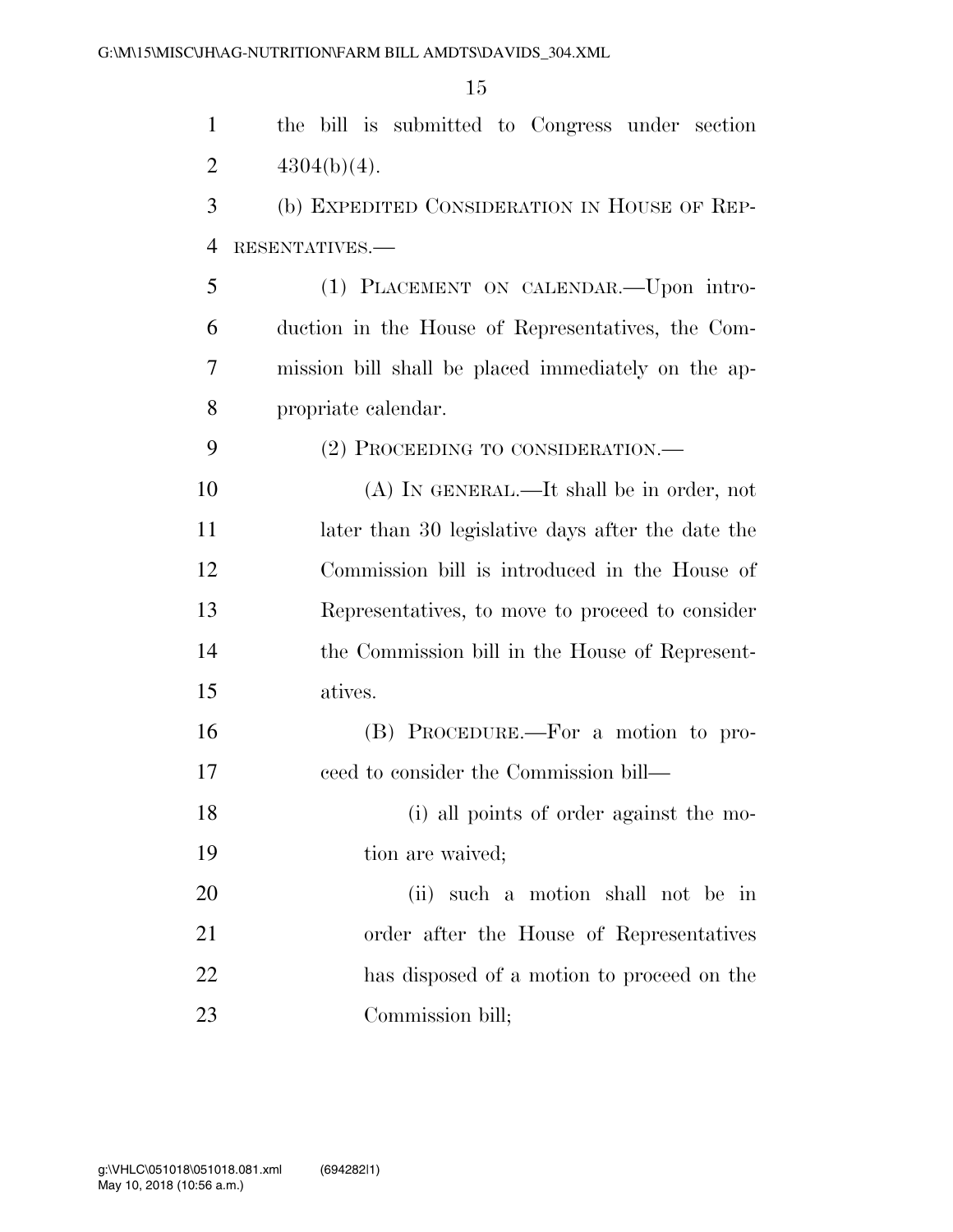| $\mathbf{1}$   | (iii) the previous question shall be               |
|----------------|----------------------------------------------------|
| $\overline{2}$ | considered as ordered on the motion to its         |
| 3              | adoption without intervening motion;               |
| $\overline{4}$ | (iv) the motion shall not be debatable;            |
| 5              | and                                                |
| 6              | (v) a motion to reconsider the vote by             |
| $\overline{7}$ | which the motion is disposed of shall not          |
| 8              | be in order.                                       |
| 9              | (3) CONSIDERATION.—When the House of Rep-          |
| 10             | resentatives proceeds to consideration of the Com- |
| 11             | mission bill—                                      |
| 12             | (A) the Commission bill shall be considered        |
| 13             | as read;                                           |
| 14             | (B) all points of order against the Com-           |
| 15             | mission bill and against its consideration are     |
| 16             | waived;                                            |
| 17             | (C) the previous question shall be consid-         |
| 18             | ered as ordered on the Commission bill to its      |
| 19             | passage without intervening motion except 10       |
| 20             | hours of debate equally divided and controlled     |
| 21             | by the proponent and an opponent;                  |
| 22             | (D) an amendment to the Commission bill            |
| 23             | shall not be in order; and                         |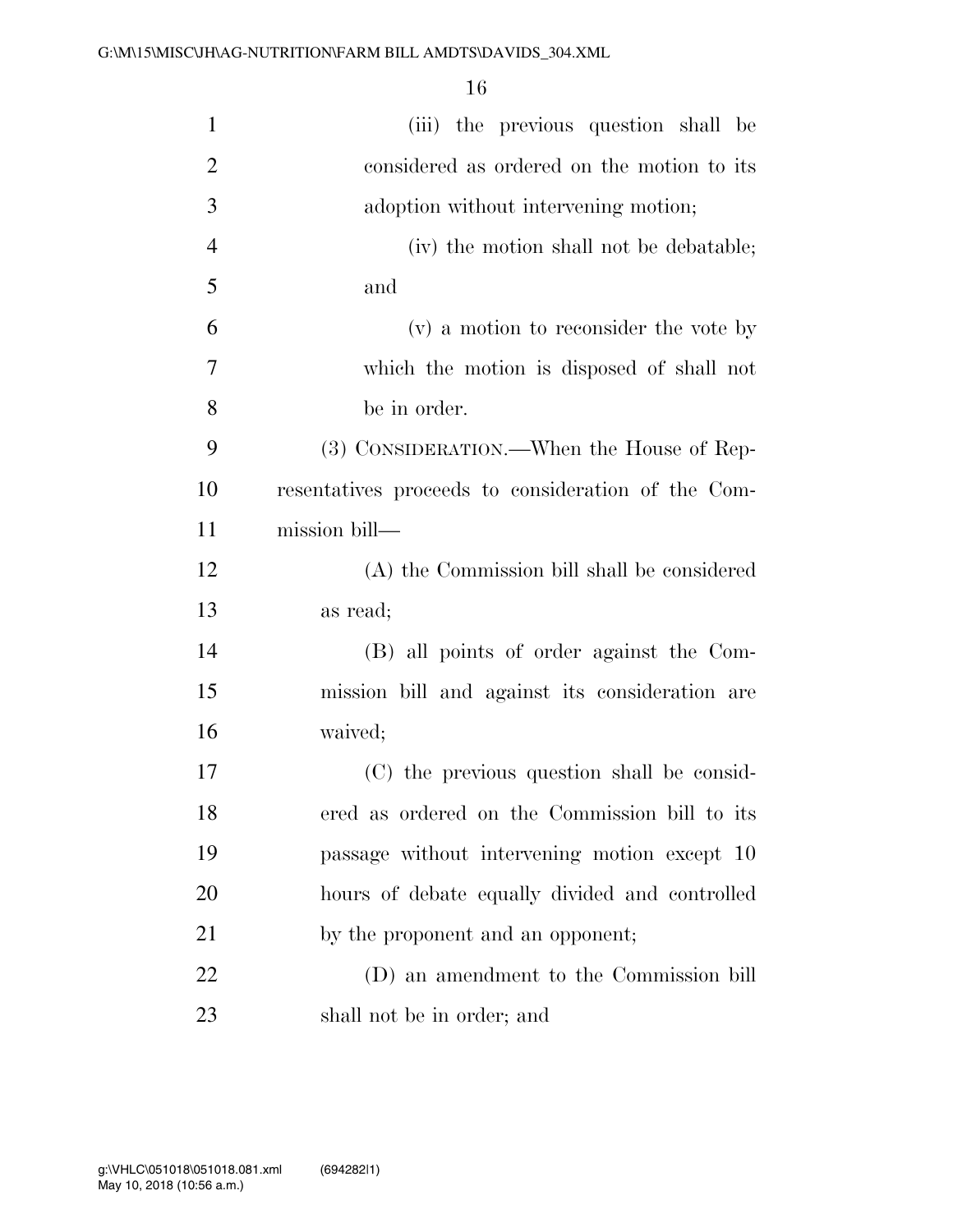| $\mathbf{1}$   | (E) a motion to reconsider the vote on pas-          |
|----------------|------------------------------------------------------|
| $\overline{c}$ | sage of the Commission bill shall not be in          |
| 3              | order.                                               |
| $\overline{4}$ | (4) VOTE ON PASSAGE.—In the House of Rep-            |
| 5              | resentatives, the Commission bill shall be agreed to |
| 6              | upon a vote of a majority of the Members present     |
| 7              | and voting, a quorum being present.                  |
| 8              | (c) EXPEDITED CONSIDERATION IN SENATE.—              |
| 9              | (1) PLACEMENT ON CALENDAR. - Upon intro-             |
| 10             | duction in the Senate, the Commission bill shall be  |
| 11             | placed immediately on the calendar.                  |
| 12             | (2) PROCEEDING TO CONSIDERATION.—                    |
| 13             | (A) IN GENERAL.—Notwithstanding rule                 |
| 14             | XXII of the Standing Rules of the Senate, it is      |
| 15             | in order, not later than 30 legislative days after   |
| 16             | the date the Commission bill is introduced in        |
| 17             | the Senate (even though a previous motion to         |
| 18             | the same effect has been disagreed to) to move       |
| 19             | to proceed to the consideration of the Commis-       |
| 20             | sion bill.                                           |
| 21             | (B) PROCEDURE.—For a motion to pro-                  |
| 22             | ceed to the consideration of the Commission          |
| 23             | bill—                                                |
| 24             | (i) all points of order against the mo-              |
| 25             | tion are waived;                                     |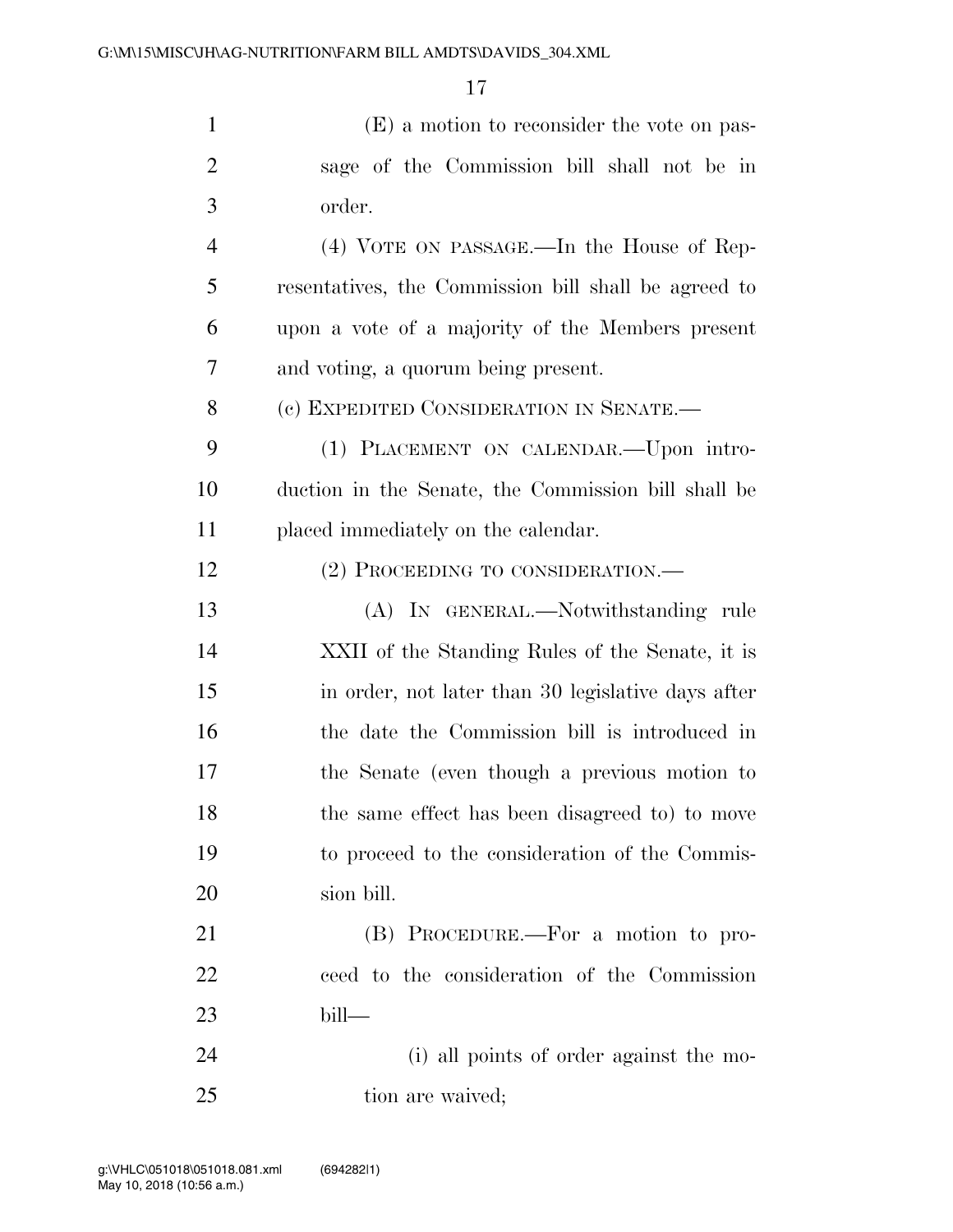| $\mathbf{1}$   | (ii) the motion is not debatable;            |
|----------------|----------------------------------------------|
| $\overline{2}$ | (iii) the motion is not subject to a mo-     |
| 3              | tion to postpone;                            |
| $\overline{4}$ | (iv) a motion to reconsider the vote by      |
| 5              | which the motion is agreed to or disagreed   |
| 6              | to shall not be in order; and                |
| 7              | $(v)$ if the motion is agreed to, the        |
| 8              | Commission bill shall remain the unfin-      |
| 9              | ished business until disposed of.            |
| 10             | (3) FLOOR CONSIDERATION.—                    |
| 11             | (A) IN GENERAL.—If the Senate proceeds       |
| 12             | to consideration of the Commission bill—     |
| 13             | (i) all points of order against the          |
| 14             | Commission bill (and against consideration   |
| 15             | of the Commission bill) are waived;          |
| 16             | (ii) consideration of the Commission         |
| 17             | bill, and all debatable motions and appeals  |
| 18             | in connection therewith, shall be limited to |
| 19             | not more than 30 hours, which shall be di-   |
| 20             | vided equally between the majority and mi-   |
| 21             | nority leaders or their designees;           |
| 22             | (iii) a motion further to limit debate       |
| 23             | is in order and not debatable;               |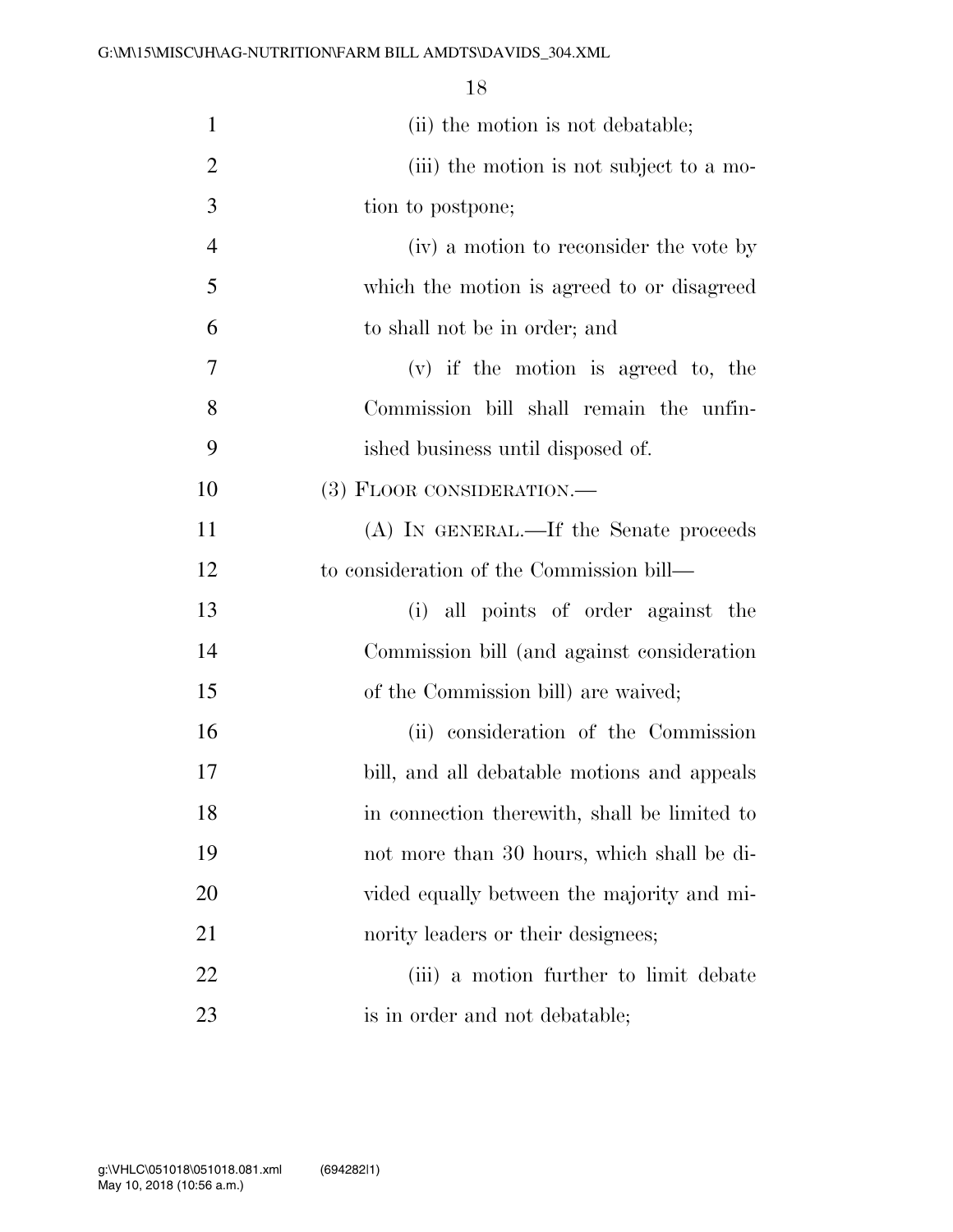| $\mathbf{1}$   | (iv) an amendment to, a motion to                 |
|----------------|---------------------------------------------------|
| $\overline{2}$ | postpone, or a motion to commit the Com-          |
| 3              | mission bill is not in order; and                 |
| $\overline{4}$ | (v) a motion to proceed to the consid-            |
| 5              | eration of other business is not in order.        |
| 6              | (B) VOTE ON PASSAGE.—In the Senate—               |
| 7              | (i) the vote on passage shall occur im-           |
| 8              | mediately following the conclusion of the         |
| 9              | consideration of the Commission bill, and a       |
| 10             | single quorum call at the conclusion of the       |
| 11             | debate if requested in accordance with the        |
| 12             | rules of the Senate; and                          |
| 13             | the Commission bill shall be<br>(ii)              |
| 14             | agreed to upon a vote of a majority of the        |
| 15             | Members present and voting, a quorum              |
| 16             | being present.                                    |
| 17             | (C) RULINGS OF THE CHAIR ON PROCE-                |
| 18             | DURE.—Appeals from the decisions of the Chair     |
| 19             | relating to the application of this subsection or |
| 20             | the rules of the Senate, as the case may be, to   |
| 21             | the procedure relating to the Commission bill     |
| 22             | shall be decided without debate.                  |
| 23             | (d) RULES RELATING TO SENATE AND HOUSE OF         |
| 24             | REPRESENTATIVES.—                                 |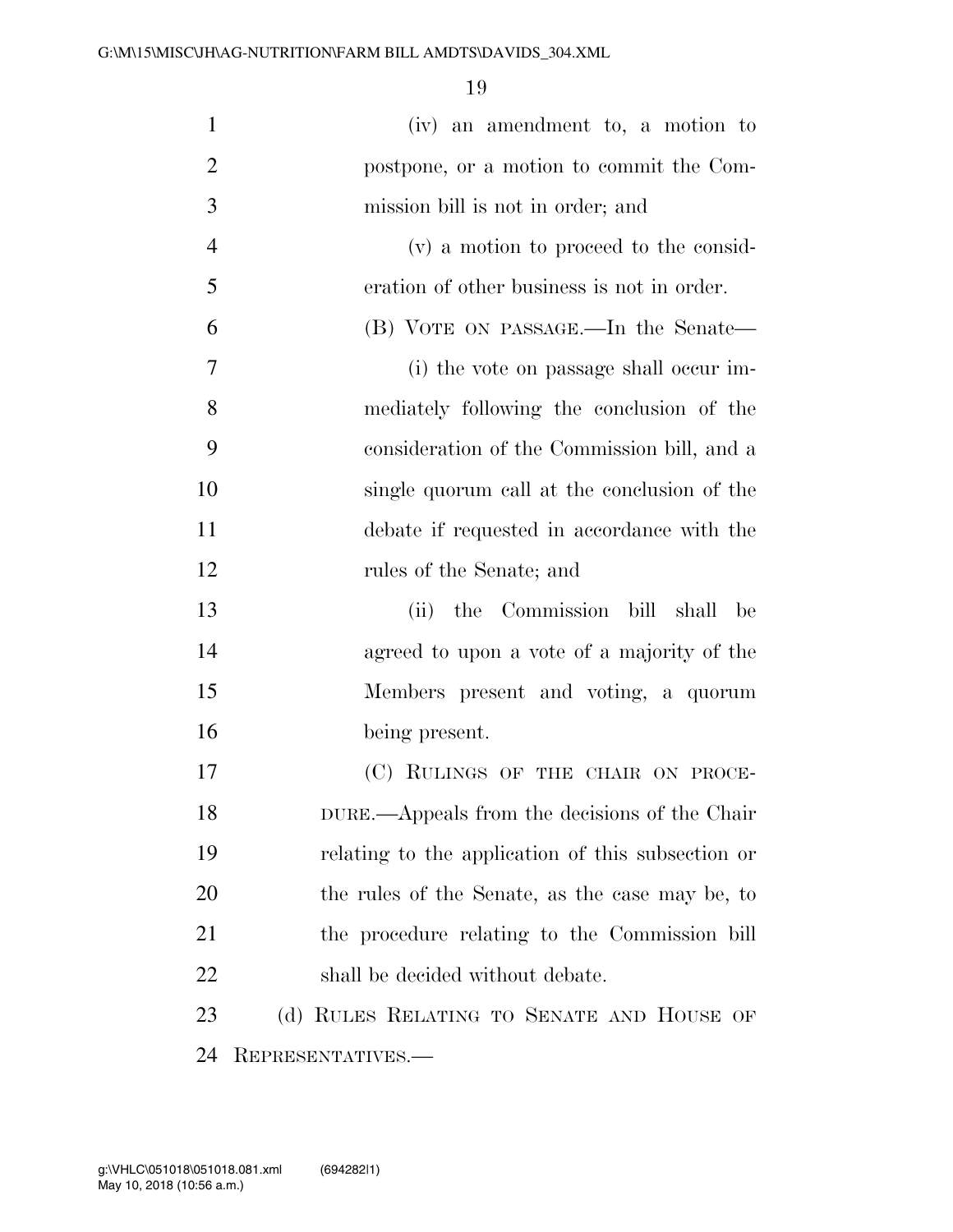| $\mathbf{1}$   | (1) COORDINATION WITH ACTION BY OTHER                  |
|----------------|--------------------------------------------------------|
| $\overline{2}$ | HOUSE.—If, before the passage by one House of the      |
| 3              | Commission bill of that House, that House receives     |
| 4              | from the other House the Commission bill—              |
| 5              | (A) the Commission bill of the other House             |
| 6              | shall not be referred to a committee; and              |
| 7              | (B) with respect to the Commission bill of             |
| 8              | the House receiving the resolution—                    |
| 9              | (i) the procedure in that House shall                  |
| 10             | be the same as if no Commission bill had               |
| 11             | been received from the other House; and                |
| 12             | (ii) the vote on passage shall be on                   |
| 13             | the Commission bill of the other House.                |
| 14             | (2)<br>TREATMENT<br>OF COMMISSION<br><b>BILL</b><br>OF |
| 15             | OTHER HOUSE.—If one House fails to introduce or        |
| 16             | consider the Commission bill under this section, the   |
| 17             | Commission bill of the other House shall be entitled   |
| 18             | to expedited floor procedures under this section.      |
| 19             | (3) TREATMENT OF COMPANION MEASURES.-                  |
| 20             | If, following passage of the Commission bill in the    |
| 21             | Senate, the Senate receives the companion measure      |
| 22             | from the House of Representatives, the companion       |
| 23             | measure shall not be debatable.                        |
| 24             | (4) VETOES.—If the President vetoes the Com-           |
| 25             | mission bill, consideration of a veto message in the   |